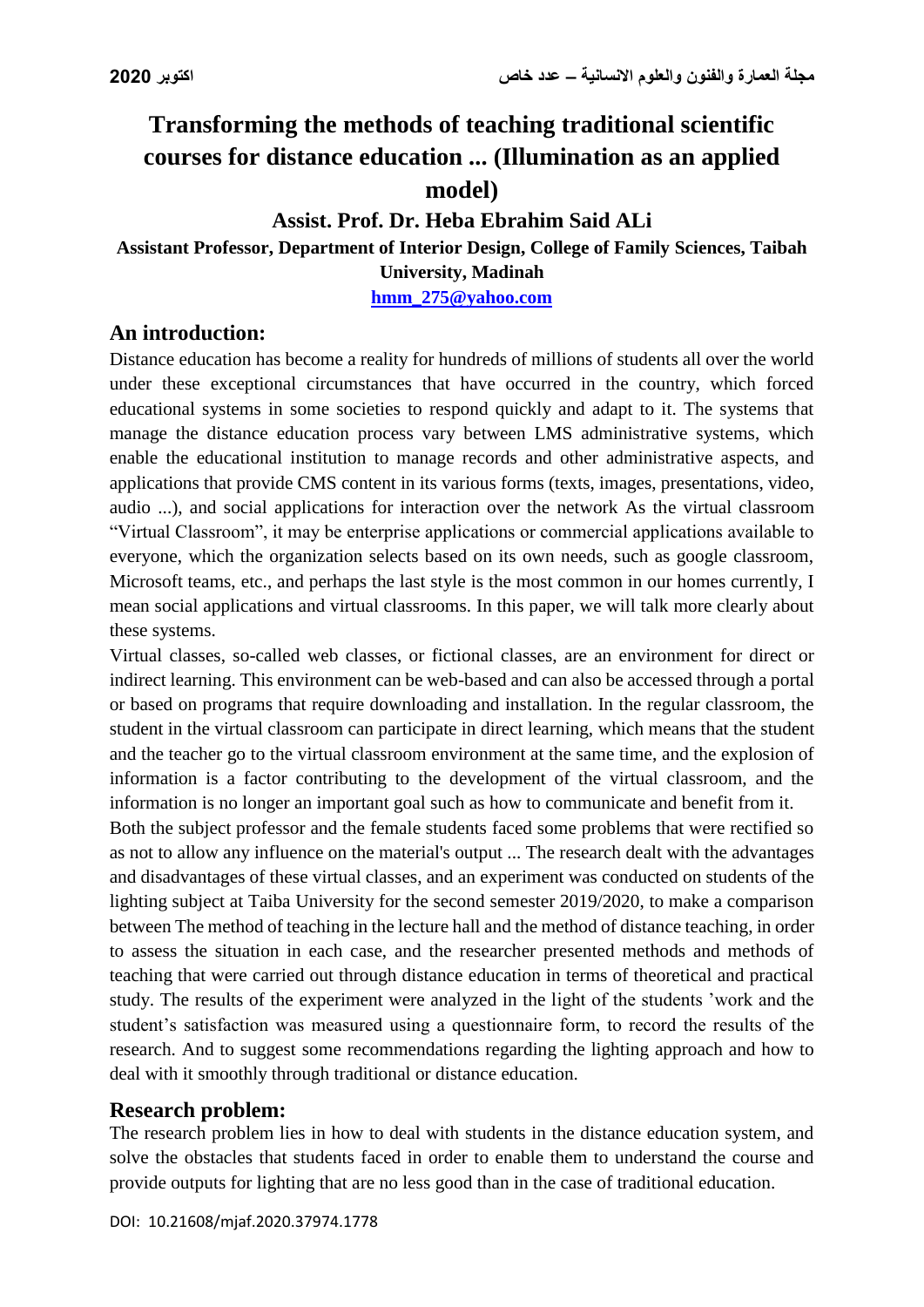#### **The importance of the research:**

The importance of the research lies in finding some solutions to the problems facing students and the teacher in the distance education process, through the application of educational technology, and everything that is modern in the world of software, the application of virtual reality in the subject of lighting, and knowledge of the extent of students' understanding of it. Through the outputs, and through the questionnaire attached to the research.

#### **Research Aims:**

- This study aims to evaluate the distance education system through the illumination course as it contains two parts (theoretical and practical together), by comparing it with the traditional method of education, and by addressing the problems that we encountered during this period, and how these problems were overcome by assessing the current situation of the situation Future plan, and alternative solutions for teaching lighting.

And the inclusion of distance education as an optional method in later courses as an alternative solution in some emergency cases, through the development of a flexible plan that allows dealing in both cases

#### **Key Words**

- Google Classroom - Microsoft classroom - Illuminance - DIALUX evo - working plane

#### **Research Methodology:**

The research is based on the following approaches:

Descriptive approach through theoretical study by research,

The experiment was also based on the experimental approach and the experiment was conducted on female students of the lighting subject at the University of Taiba for the second semester 2019/2020, and the results of the experiment were analyzed in the light of the students' work and the students 'satisfaction was measured using a questionnaire form.

The inductive approach is based on the findings of the research and recommendations, through the data and specifications, the various advantages and disadvantages of the lighting material plan, and its development to be compatible with the distance education system.

#### **Search Limits:**

**Human Limits:** This study was limited to students of the College of Family Sciences, Department of Interior Design

**Spatial boundaries**: This study was limited to students of the College of Family Sciences, Department of Interior Design, Taibah University (Madinah)

**Temporal limits:** The study was conducted during the second semester of the year 2019/2020.

#### **Search Tools:**

First: The observation: To observe the students 'work and follow up the stages of their implementation of the practical aspect of the decision with the lighting material

**Second: Female Student Results:** The average of female students 'results for the people combined

**Third**: The table of performance indicators for the people is compiled

**Fourth:** Questionnaire card: to measure female students 'satisfaction with teaching the course remotely and their utilization of the scientific material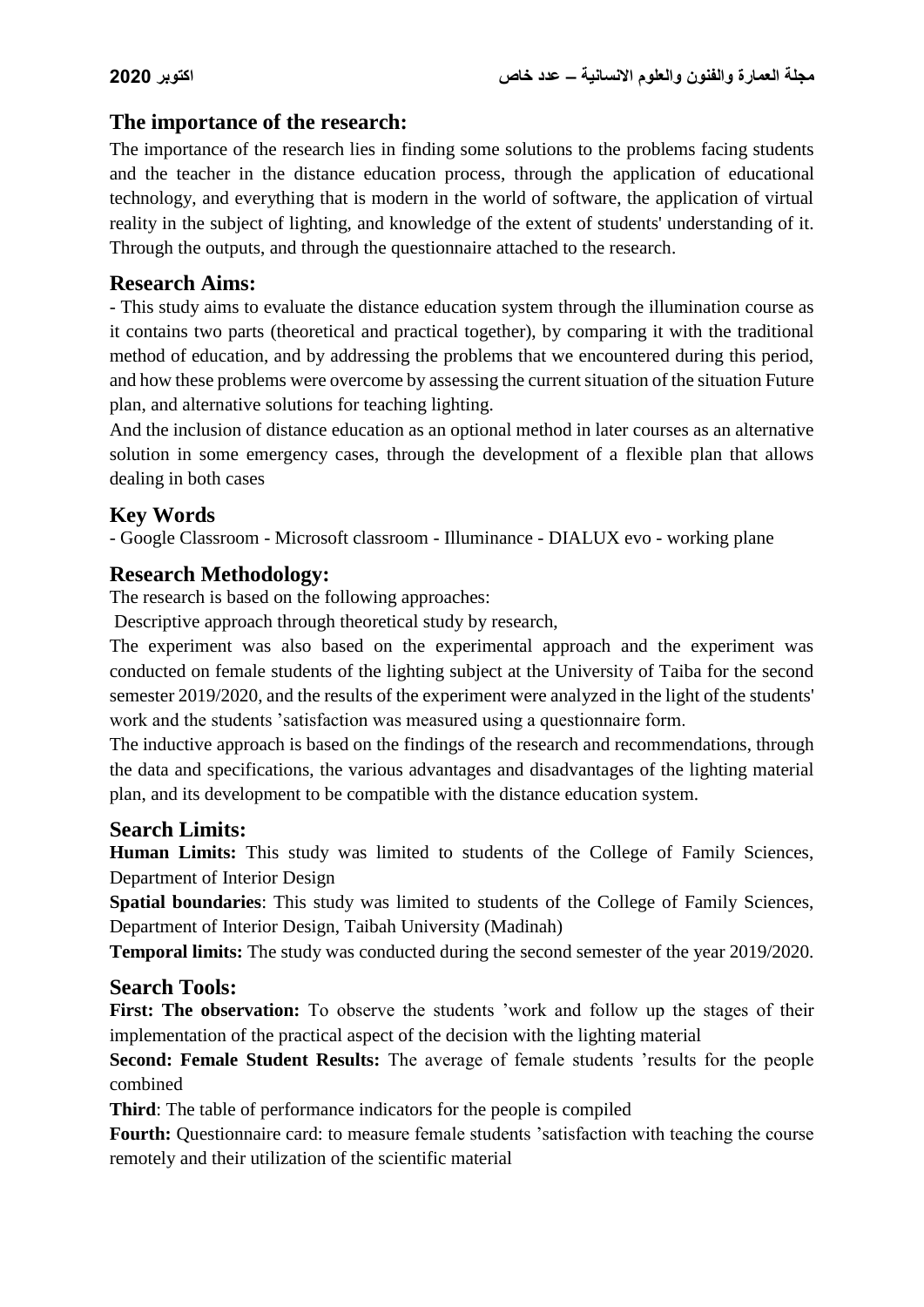**Research sample:** The research sample consisted of all students enrolled in the lighting subject, their total number. 104 students, distributed over six classes, average each class, approximately 18 students.

# **Research Assumes:**

Developing solutions to the problems that faced each of the students and the subject teacher, enabling both of them to deal smoothly with the lighting curriculum during virtual education.

- Presenting programs that can be used in this curriculum in order to enable the student to present his proposals clearly

- The use of digital technology to achieve the objectives of the curriculum, and to keep pace with the development of technology

## **Search Procedures:**

This study was limited to the lighting course, which is taught at Taibah University, Department of Interior Design.

The researcher took the following procedures:

1. The research began with the theoretical study of the role of modern technology in education and its impact on the distance education system

And know what distance education and virtual classes are

2. Determination of the subject to be researched from the study materials provided by the Interior Design Department at the sixth level in the second semester of 2019/2020, which is the lighting subject.

3.- The lighting material contains two parts:

A - a theoretical part, and it is taught during the theoretical lecture times assigned to it, and a total of 15 hours

B - a practical part and is taught during the practical lecture times assigned to it, totaling 30 hours

4.- The outputs in the lighting course were divided into two parts, one part that was accomplished in the traditional way, and another through virtual classes

5.-Make a comparison between the outputs by taking random samples from the two models.

6. Conducting a questionnaire to measure the satisfaction of students who have studied the subject of lighting, and through it the educational process was evaluated through the distance education system, and the results of the research were made.

#### The first part of the research is entitled: **The role of modern technology in education and its impact on the distance education system**

In it, I dealt with the role of modern technology in the development of education and the importance of its application in education, the concept of computer simulation and its importance in education, and also addressed virtual classes and learning management systems in their three forms, namely:

a. CMS Content Management System

B. LMS Learning Management System

T. LcMS Learning and Content Management System

She also talked about the advantages and disadvantages of these systems, examples of these systems ... and the most important possibilities provided by the virtual classroom.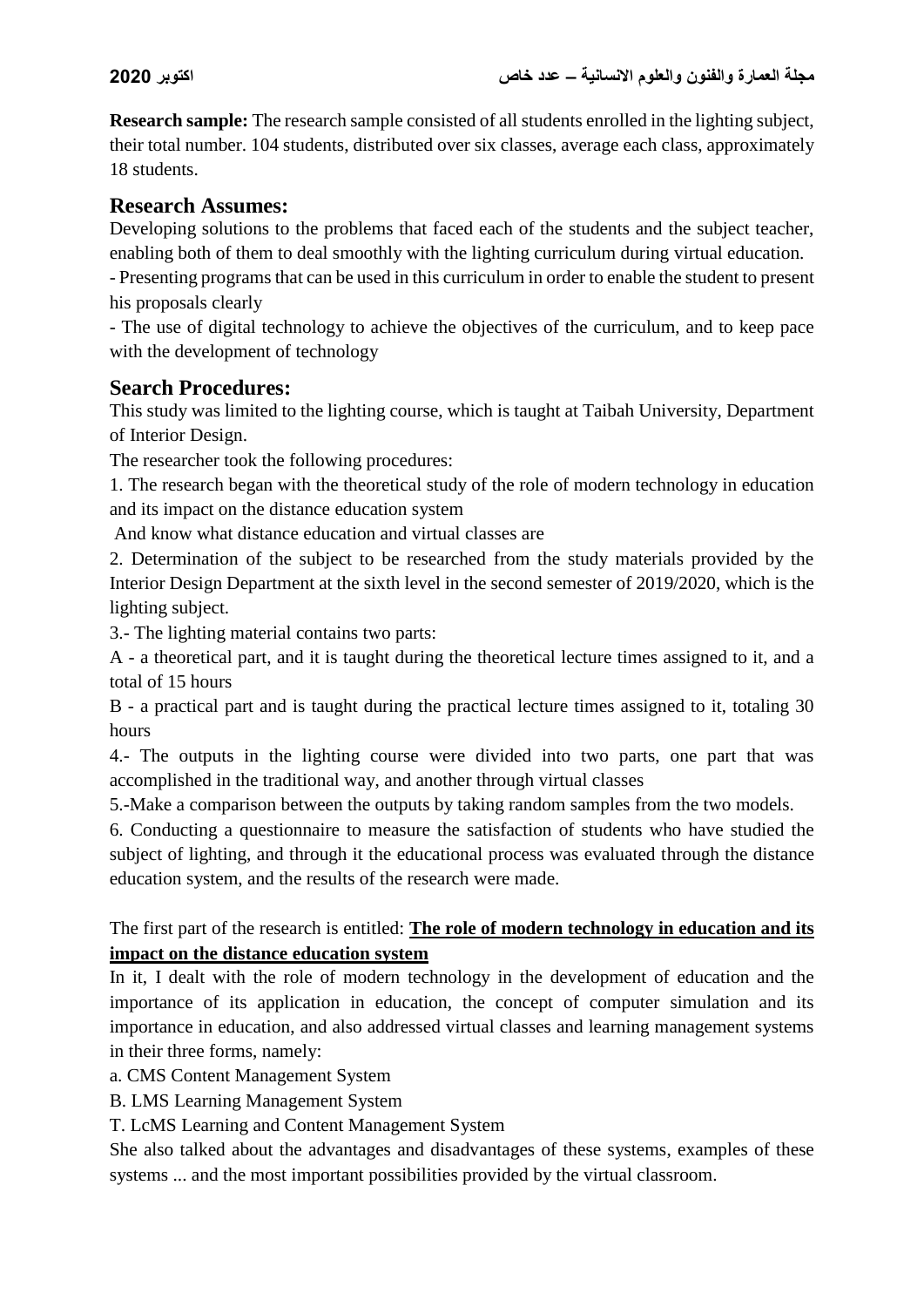The second part of this study is: **a comparison between the teaching method in the lecture hall and the teaching method remotely through virtual classes through the subject of lighting (an analytical study)**

This study aims to make a comparison on the ground - through the lighting course - between the distance education system and the traditional system, and the exposure to the problems that we encountered during this period, and how these problems were overcome. I presented a description of the course and its objectives, and after that the teaching methods that were presented were presented. Been taken up

#### **Teaching methods covered during the semester:**

**Teaching through classrooms:** and its duration was seven weeks .... At the beginning**,** the plan was presented to the students and discussed, and what is required to be achieved at the end of the semester, which is required to be completed and delivered throughout the semester, and the proposed grades are distributed during the semester, knowing that the plan's duration is fifteen weeks.

**The second half of the semester**, and the application of the distance education system: Starting from the eighth week, the distance education system has been implemented through learning management systems, through the Blackboard system.

The theoretical part of the article

The theoretical material was covered in the lecture halls for the first six weeks in an explanatory manner, and PowerPoint presentations for clarification and question and answer.

As for the lectures that took place through virtual classes, the good learning management system provides an easy-to-use interface as we mentioned earlier, with the ability to download files and images, and accordingly, all previous lectures have been uploaded, and every new lecture every week,

I made an average of people scores for each of (the remote test and the traditional test), and compared the average of the two results.

#### **The practical lectures, also divided into two parts:**

#### **The stage of education through the classrooms: It contained three parts:**

**The first stage**: It is training to manually distribute the lighting units on a plan of a space based on what I absorbed through the theoretical lecture, and here I relied on the method of brainstorming, which is an educational method that can be used with students as it unleashes thinking freely about an issue or problem What, looking for the largest possible number of possible solutions, ideas flow abundantly and without stopping, then searching among the group of these ideas that were generated on the best idea

**The second stage**: what is required here is a research from each group on the basics of lighting in a vacuum, through choosing a space and studying how lighting units are distributed over it.

**The third stage**: the use of simulation through the application of virtual reality, and this was done through the use of the DIALux Evo program, and this stage began in the fifth week of the study, and was then completed through virtual classes starting from the eighth week, the researcher presented some models For female students' work at this stage

The program was explained through the classroom display screens, or through computer labs, but in the case of distance education ... it is possible to use screen sharing to see the details and work steps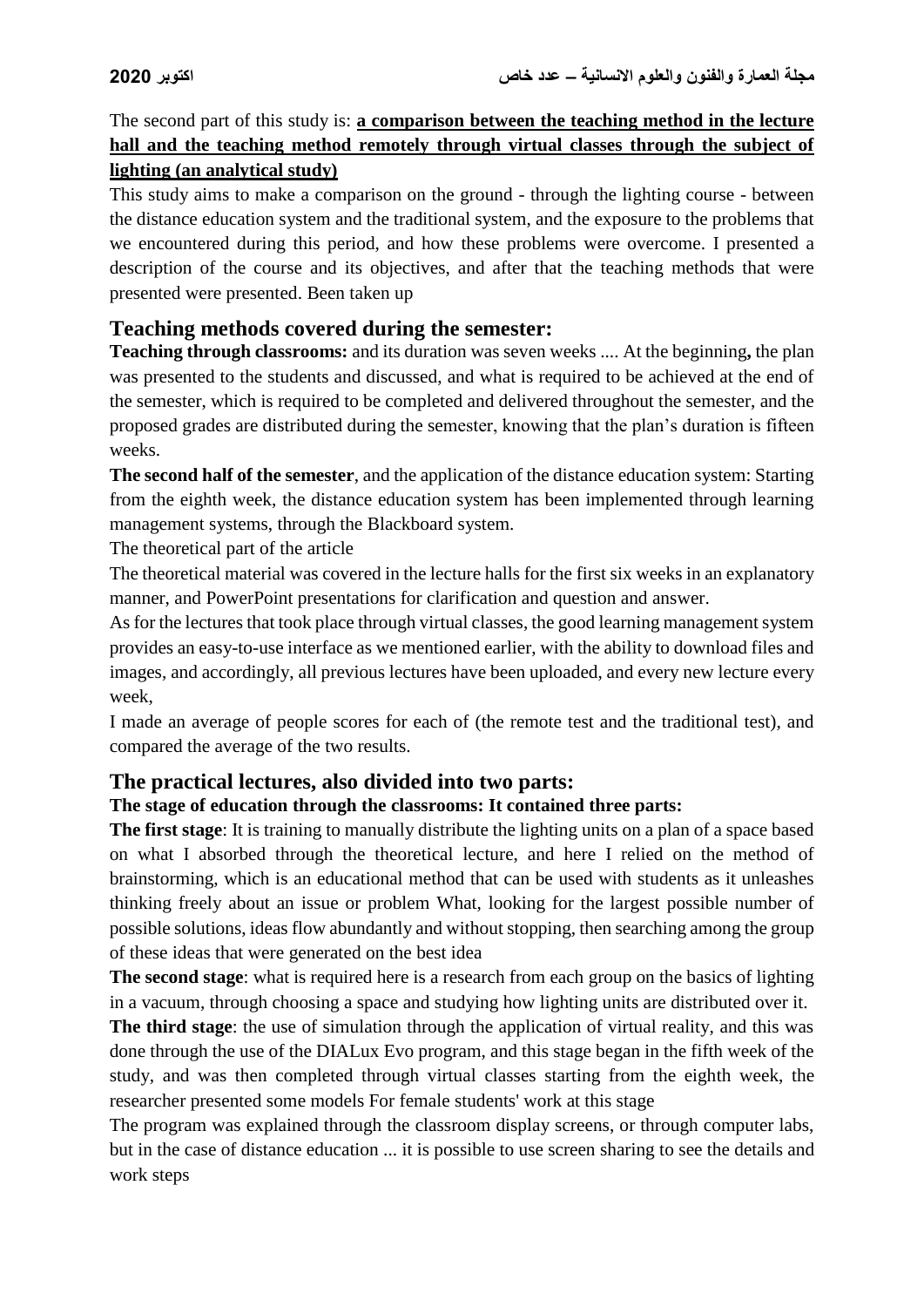The practical part was addressed through distance education: The course plan at this time was taken up by the researcher as follows:

1- Explain what is left of the points from the Delux Evo program, and follow up on what has been done from the first project through the blackboard, through virtual classes and create a desktop post and through this, students clearly see everything that is done on the teacher's device, and follow the steps Explanation ...

2- Application of what has been studied from the program by achieving the following:

- Choosing a space other than the research space and distributing the furniture in the space appropriately, with the choice of appropriate materials and colors

- Implementing a proposal to distribute lighting different from the previous proposals, applying the criteria mentioned in the previous research with determining the level of lighting and the work surface.

- To propose two or more devices suitable for the project through one of the commercial websites in the program (DIALux evo), with the characteristics of each device shown.

- Activate natural lighting, taking into account the reduction of glare, if any, by using interior curtains.

- Show the above in the poster size A2, and submit it in PDF format, on the blackboard page.

The follow-up was carried out over three weeks through the virtual classes, and at the time of the practical lecture, and the amendment to the drawings is done through the graphic interface, the follow-ups are evaluated weekly with grades to motivate the students to follow up, and make adjustments if any .. The students were followed up through the virtual classes, and there Models for each stage of delivery

# **Problems that occurred during virtual classes, and solutions taken**

- In the first week, some malfunctions occurred due to the novelty of dealing with this new system and its complete application in teaching the curriculum all of a sudden .... but the students were compensated for the theoretical lectures by registering them and leaving them in the course lessons for reference at any time

- There are some students who were unable to attend some of the lectures due to some problems in the Internet, or because of a malfunction in the computer ... The students were followed up in the practical part at additional times through the TMS.

- There are some students who did not understand the applied (practical) part of the curriculum through virtual classes, and did not prefer it because of the slow network or a defect in the blackboard ..

Network slowness, which led to additional wasted time, and this was cumbersome for both parties

## The last part is entitled: - **Did the virtual classes fulfill the same requirements in terms of outputs, and achieve both cognitive and cognitive aspects of the students in the subject of lighting?**

To know the extent to which distance education achieves the objectives of the subject, can it be applied later as an educational system, and to what extent it can be applied, and this was done through three steps,

1- Presentation of the students 'results. The students' achievement level was verified by presenting it to a number of arbitrators through sessions on the zoom page or the blackboard.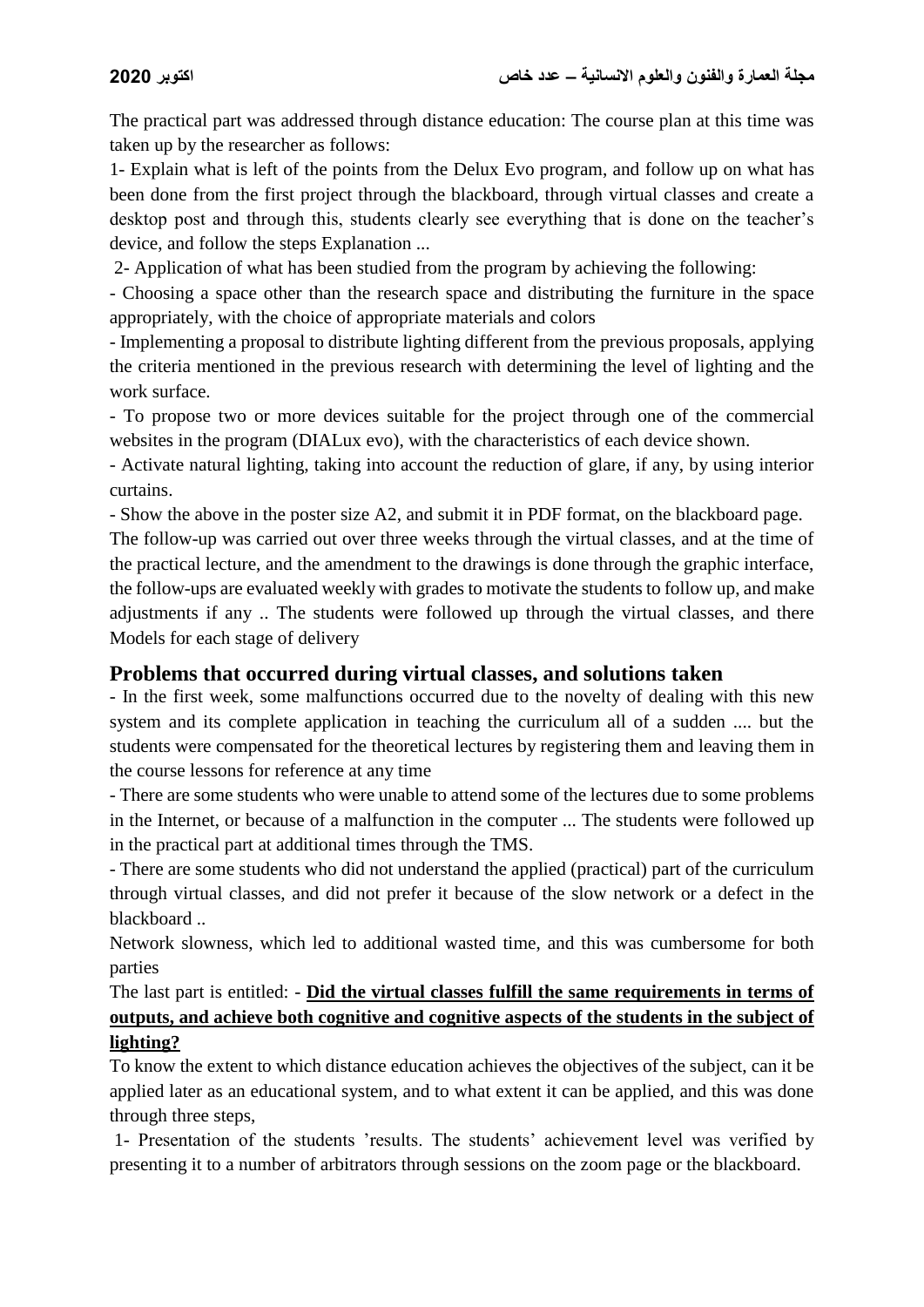2- Making a questionnaire about the course content - subject teacher - teaching and learning methods - time and timing of lectures - assessment and evaluation methods - material capabilities and available classrooms

3- Conducting a questionnaire for female students who studied lighting in the 2019-2020 academic year, and 44 students participated in responding to this questionnaire

**Analyzing students 'results, a table of performance indicators, and questionnaire results**

The educational system suddenly changed and turned to the distance education system, and this sudden change must have affected the progress of the educational process, but by trying to remedy the situation this was compensated for a number of additional hours, an attempt to make the students understand all the objectives of the course ... and through what we have Outputs of the subject, and through the results of students and questionnaires also, the researcher concluded:

**Knowledge field and skills:** by looking at previous investigators ... (theoretical and practical score table, and the result of performance indicators and the previous questionnaire, we find that:

- The average total score of the female students in the test is 9.2 out of ten scores by the traditional method, while the overall average of the grades is 8.9 out of ten scores also through the remote test (blackboard) ...

 $-$ . 90.4% of the students obtained an A + -A rating, which means that the students achieved the knowledge materials in the course

#### **Through the performance indicators we find that**

- The results of the questionnaire were mostly strongly agreed - and agreed, and the results of the students were confirmed for this questionnaire.

-75.7% of female students (Strongly agree and agree) This course helped me improve my ability to think and solve problems

Instead of just saving the information.

-77% of students are between (Strongly agree and agree) This course helped me improve my skills in working as a member of a team.

-75.7% of female students (strongly agree and agree) This course helped me improve my ability to write and communicate effectively.

#### **Through the questionnaire**

- By combining a percentage of I agree or disagree- In terms of knowledge and skills, we find that the percentage of female students who are familiar with the different types of lighting units is 79.5%,

- The percentage of female students who learned about the technical and technical aspects of the different light effects of the indoor space is 70.4%.

The following percentage of female students can determine the relationship of color to light and the effect of each of them on the other 56.8%.

- The percentage of students who learned about the aesthetic and psychological aspects of the different light effects of the inner space is 75%.

- The percentage of female students who can calculate the necessary lighting in an indoor space using a computer is 72.7%.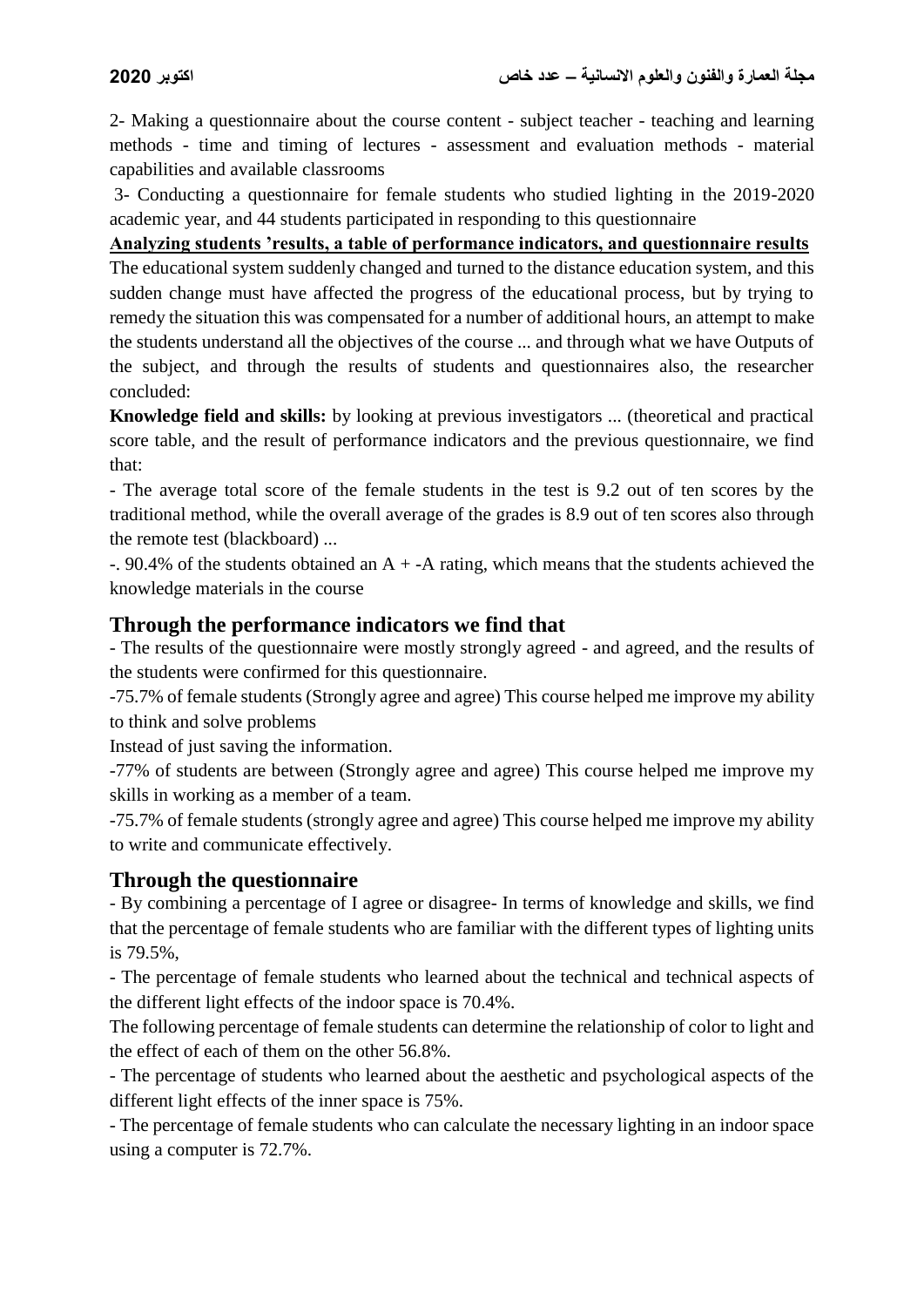- The percentage of female students who can design the appropriate lighting distribution within the architectural space is 70.4%.

- The percentage of female students who can apply communication and information technology (library and computer) is 100%, as the project and the transactions between the student and the subject teacher, and references .... All this was done through the computer and the electronic library.

**Regarding competencies**: The students work in a group team through their participation with their colleagues in the research work, and they also respond to the exchange of dialogue and criticism on scientific methods through virtual classes, and by discussing the project before the jury, it accepts the responsibility of managing a team through collecting information and project work

## **Research Results**

- The result is close to the average score of the students' scores in the traditional test and the remote test (blackboard) ... and it is (9.2: 8.9), and this means flexibility in choosing the exam method later.

- 50% of female students agree to study the course through virtual classes, while 77.2% agree to merging in education (between classrooms and virtual classes), based on the female students 'questionnaire, the attached result, and also the table of indicators.

- 77.3% of female students prefer to study theoretical courses through virtual classes.

- Based on the outputs attached to the research, it is possible to reach satisfactory results from the educational outcomes of the subject when solving problems that encounter both the teacher and the learner through distance education.

Applying a distance education system could facilitate many social problems for some students.

- Knowing the capabilities of the computer and its latest applications can facilitate the instruction process.

- The simulation method in the field of interior design can save a lot of effort and time, and produce many distinct and varied designs.

- It is important to implement the e-learning management system in universities, because it saves time and effort, both in terms of administration or education

- Technological development that can be used to adapt some practical materials to fit the distance education system.

# **Recommendations**

The researcher recommends applying the distance education system in the subject of lighting later as an optional method in the education system of some universities.

- I also recommend the application of the method of integration in education between classrooms and virtual classrooms in the subject of lighting, as the outputs and questionnaires proved the students 'satisfaction with this proposal.

Encouraging all male and female students to take courses in the applications of learning management systems in anticipation of any emergency

Solving Internet problems from the competent authorities.

Constant access to the latest applications that facilitate the understanding and completion of the educational process with clarity and ease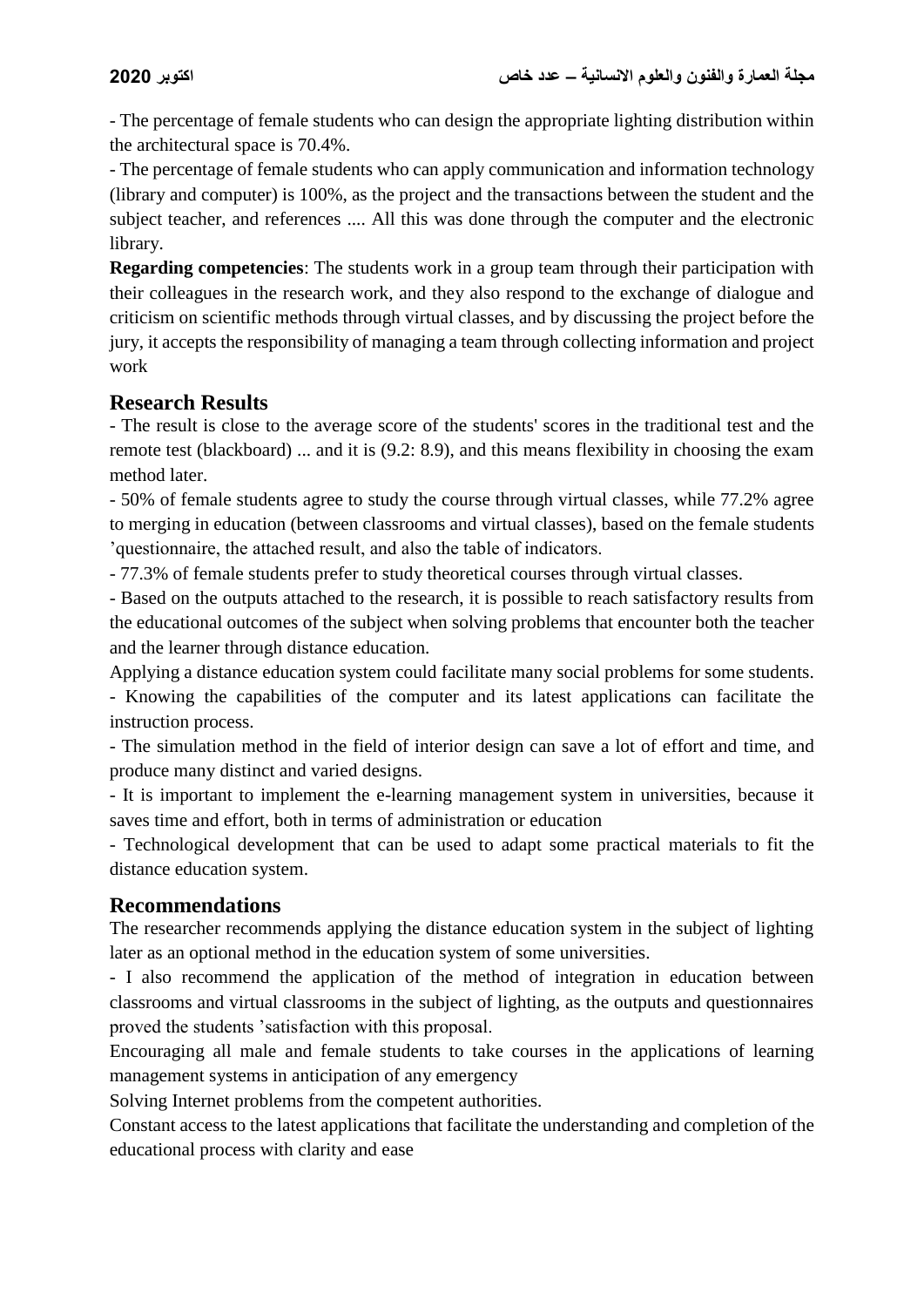# **References:**

'ashraf shawqi alrasulu .2020 .abnawuna waltaelim ean baed .8 4 .https://www.neweduc.com/%D8%A3%D8%A8%D9%86%D8%A7%D8%A4%D9%86%D8%A7-%D9%88- %D8%A7%D9%84%D8%AA%D8%B9%D9%84%D9%8A%D9%85-%D8%B9%D9%86- %D8%A8%D8%B9%D8%AF.

C.Jones. 2001. "Rules of the game." Online Learning Magazine, Vo5, RK (6).

D.Wiley. 2000. The future of learning objects in D.A. Retrieved from . http://reusability.org/read/.

eizat albarudiuا .2012 .almukhtasir almufid fi tasmim al'iinarat alddakhilia . https://ezzatbaroudi.files.wordpress.com/2012/07/d8a7d984d985d8aed8aad8b5d8b1-

d8a7d984d985d981d98ad8af-d981d98a-d8aad8b5d985d98ad985-

d8a7d984d8a7d986d8a7d8b1d8a9-d8a7d984d8afd8a7d8ae.pdf.

harith eubwd .2007 .alhasub fi altaelim .al'urdun: dar wayl.

jamal alsharhan" .2001 .alwasayil altaelimiat wamustajaddat tiknulujia altaelim تأليف" .alwasayil altaelimiat wamustajaddat tiknulujia altaelim بقلم ،jamal alsharhan .125 ،alriyadAL: t2 mutbaeat alhamydi.

M. I.Santally " .(2005) .A Learning Object Approach to Personalized Web-based Instruction [Learning Objects to complete Curriculum : تأليف" .The Lego Metaphor]. Retrieved.

mahmud eatif eatallh .2015 .athar tawzif almuhakat waleurud altawdihiat ealaa tanmiat maharat aistikhdam shabakat alhasub ladayi talibat jamieat alaqsaa .ghzt,flstyn: klyt altarbiat aljamieat al'islamyt.

maysun muhamad qutib- samar hanaa 'abu dunya- wasam muhsab" .2017 .almuhakat alaiftiradiat kabiyat taelimiat tafaeiliatan wadawruha fi tanmiat altafkir al'iibdaeii lilttalb ". majalat aleamarat walfunun, almjld alththani,edd8.3-1

Mohamed Ali AlMseree .2017 .anzemat edart altaalom waa anzamat edart almohtwa .4 7 . https://www.new-educ.com/%d8%a3%d9%86%d8%b8%d9%85%d8%a9-

%d8%a5%d8%af%d8%a7%d8%b1%d8%a9-

%d8%a7%d9%84%d8%aa%d8%b9%d9%84%d9%85-%d9%88-

%d8%a7%d9%84%d9%85%d8%ad%d8%aa%d9%88%d9%89.

muhamad alhilat " .2003 .al'aleab altarbawiat wataqniat 'iintajiha تأليف" .al'aleab altarbawiat wataqniat 'iintajiha بقلم ،Mohamed AL-Helaah .221 ،eamman : dar almasirat lilnashr waltawzie waltabaeat ,t 2.

muhamad esqwl " .2003 .alwasayil waltiknulujia fi altaelim bayn al'iitar alfalasafii wal'iitar altatbiqi تأليف" .alwasayil waltiknulujia fi altaelim bayn al'iitar alfalasafii wal'iitar altatbiqi بقلم ، Mohamed Askool .75 ،ghazt, flstyn: maktabatan afaqi, t 1.

nawaf samarat .2005 .altarayiq walasalib wadawr alwasayil altaelimiat fi tadris aleuluma . alardin: altibeat alawlaa. jamieat mawtat.

rashid alnawawii albikri .2007 .tanmiat altafkir min khilal almanhaj almadrisii .alriyad, alsewdy: maktabat alrashyd.

rashid altilawati .2014 .ma hi alfusul alaiftiradiat Virtual Classrooms .10 16 ? https://www.neweduc.com/%d9%85%d8%a7-%d9%87%d9%8a-

%d8%a7%d9%84%d9%81%d8%b5%d9%88%d9%84-

%d8%a7%d9%84%d8%a7%d9%81%d8%aa%d8%b1%d8%a7%d8%b6%d9%8a%d8%a9 virtual-classrooms.